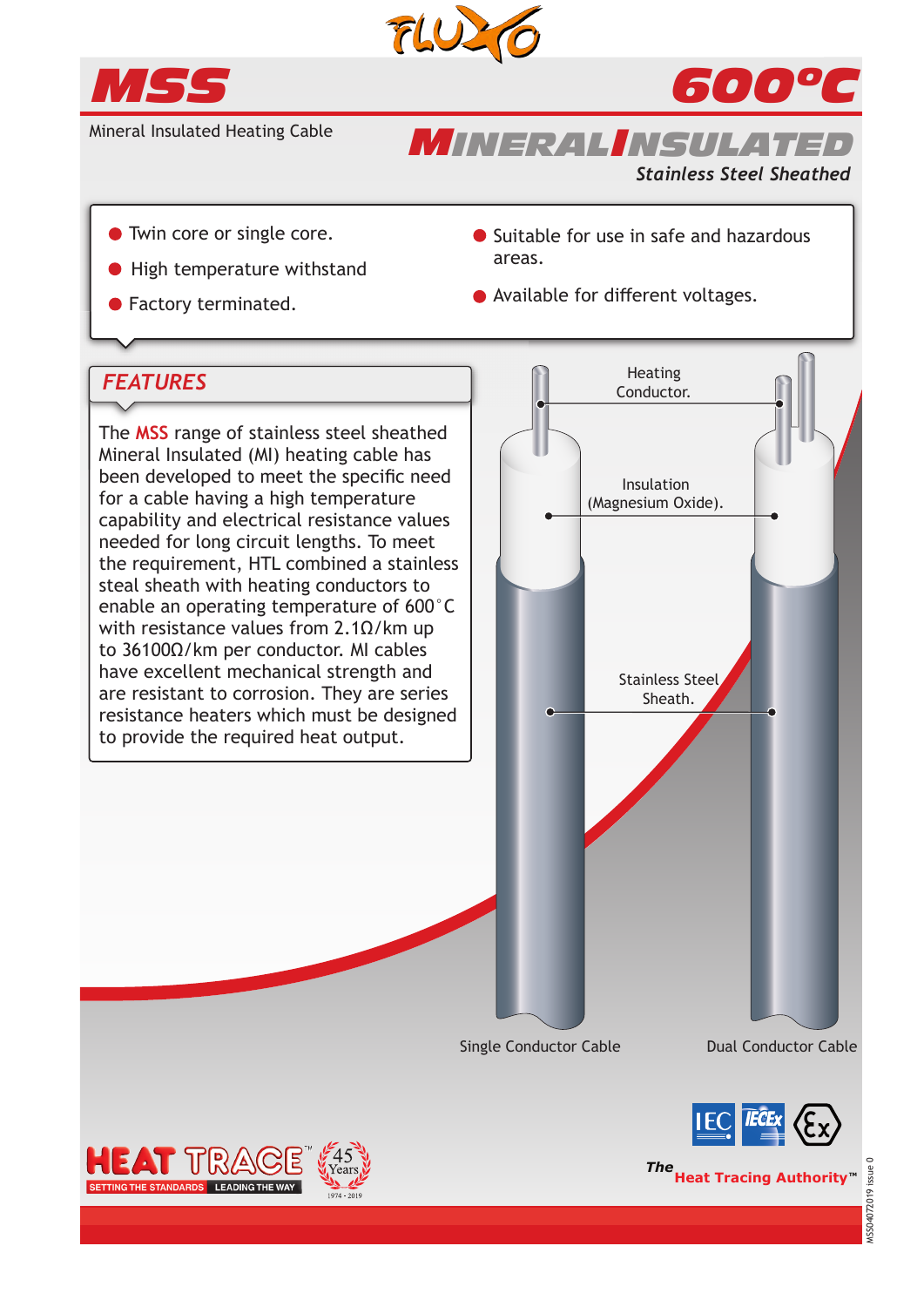# *SPECIFICATION*

# *MAXIMUM WITHSTAND:* 600ºC (1112ºF)

*INSTALLATION* -80ºC to +40ºC (-112°F to +104°F)

#### *APPROVAL DETAILS:*

| <b>ATEX</b>             | - CML 18ATEX3390 |
|-------------------------|------------------|
| <b>IECE<sub>x</sub></b> | - CML 18.0207    |

#### *HEATING CABLE ORDERING CODE*

*ATEX & IECEx MARKINGS:* 

 $\langle \overline{\xi x} \rangle$  II 2 G D Ex e IIC T1 to T6 Gb Ex tb IIIC T450°C to T85ºC Db

EN 60079-0:2012+A11:2013 EN 60079-30-1:2007 EN 60079-31:2014

| Digit number | Description         |                 |
|--------------|---------------------|-----------------|
|              | Sheath material     | SS              |
|              | Cable configuration | See table 1     |
| ς            | cable reference     | See Table 2,3,4 |
|              | cable length        | in meter $(m)$  |
| 5            | cable wattage       | in watt(W)      |
| 6            | operational voltage | in $volt(V)$    |
|              | Gland size          | see Table 5     |

### *HEATING CABLE DECODING*

|             | 6 | <u>N 6300</u> |
|-------------|---|---------------|
| Digit 1 2 3 |   |               |

**M SS**-**B 16N6300**/**60**/**152**/**240**/**E1**

Digit **1 2 3 4 5 6 7**

# Digit number | Description 1 Number of conductors 1 or 2 2 Maximum voltage rating 3=300V, 6=600V 3 Conductor material K,N,C 4 Cable resistance×1000  $\big| 6300=6.3\Omega/\text{m} \times 1000$

## *CABLE CONFIGURATIONS*



#### *TABLE 1 - CABLE REFERENCES (SINGLE CONDUCTOR 600V) - PART 1 OF 2*

| <b>CABLE REF</b> | DIAMETER (mm) | RESIST.at 20°C ( $\Omega/m$ )* | NOMINAL LENGTH (m) | <b>NOMINAL WEIGHT (kg/km)</b> |
|------------------|---------------|--------------------------------|--------------------|-------------------------------|
| 16C2.1           | 6.8           | 0.0021                         | 130                | 218.0                         |
| 16C3.4           | 5.9           | 0.0034                         | 170                | 158.1                         |
| 16C5.3           | 5.3           | 0.0053                         | 210                | 121.8                         |
| 16C8.5           | 4.7           | 0.0085                         | 195                | 92.4                          |
| 16C13            | 4.3           | 0.013                          | 240                | 74.3                          |
| 16C21            | 4.0           | 0.021                          | 210                | 65.4                          |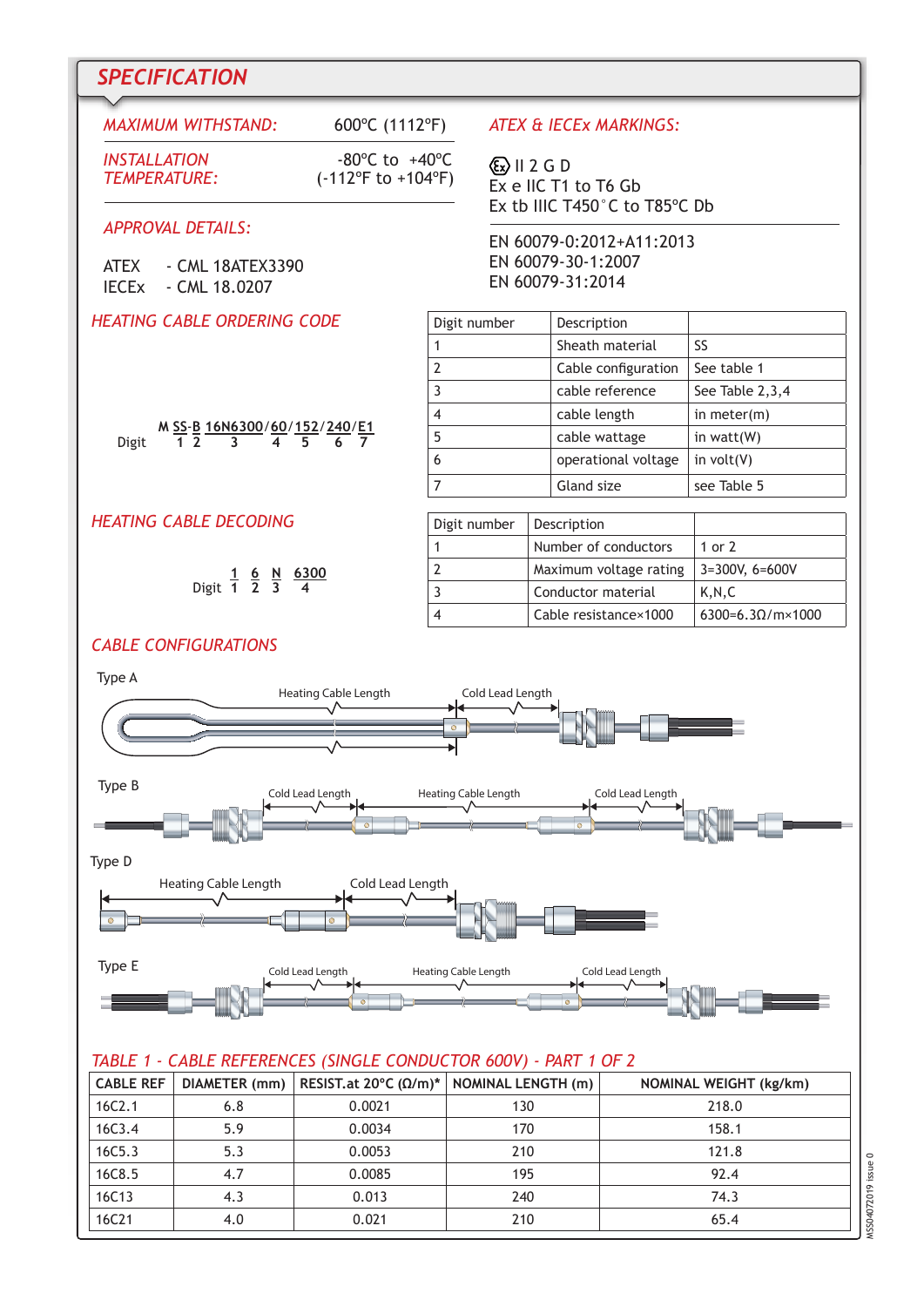| <b>SPECIFICATION</b> |     |                                                                  |     |       |  |
|----------------------|-----|------------------------------------------------------------------|-----|-------|--|
|                      |     | TABLE 1 - CABLE REFERENCES (SINGLE CONDUCTOR 600V) - PART 2 OF 2 |     |       |  |
| 16K40                | 5.8 | 0.04                                                             | 170 | 154.9 |  |
| 16K50                | 5.4 | 0.05                                                             | 200 | 131.9 |  |
| 16K60                | 5.2 | 0.06                                                             | 210 | 119.9 |  |
| 16K80                | 4.8 | 0.08                                                             | 190 | 99.4  |  |
| 16K100               | 4.7 | 0.10                                                             | 195 | 91.9  |  |
| 16K120               | 4.5 | 0.12                                                             | 210 | 82.2  |  |
| 16N160               | 6.5 | 0.16                                                             | 140 | 193.9 |  |
| 16N200               | 5.9 | 0.2                                                              | 170 | 159.7 |  |
| 16N250               | 5.3 | 0.25                                                             | 210 | 128.9 |  |
| 16N400               | 4.7 | 0.4                                                              | 200 | 95.9  |  |
| 16N500               | 4.5 | 0.5                                                              | 215 | 86.0  |  |
| 16N630               | 4.3 | 0.63                                                             | 235 | 76.6  |  |
| 16N1000              | 3.9 | 1.0                                                              | 290 | 60.9  |  |
| 16N1600              | 3.6 | 1.6                                                              | 335 | 50.8  |  |
| 16N2500              | 3.4 | 2.5                                                              | 300 | 45.5  |  |
| 16N2800              | 3.4 | 2.8                                                              | 300 | 45.3  |  |
| 16N3300              | 3.2 | 3.3                                                              | 300 | 45.1  |  |
| 16N4000              | 3.2 | 4.0                                                              | 335 | 39.9  |  |
| 16N5200              | 3.2 | 5.2                                                              | 335 | 39.6  |  |
| 16N6300              | 3.2 | 6.3                                                              | 335 | 39.0  |  |
| 16N10000             | 3.2 | 10                                                               | 335 | 38.7  |  |

\* Resistance is total for both conductors in series.

## *TABLE 2 - CABLE REFERENCES (DUAL CONDUCTOR 600V)*

| DIAMETER (mm) | RESIST.at 20°C ( $\Omega/m$ )* | <b>NOMINAL LENGTH (m)</b>                            | <b>NOMINAL WEIGHT (kg/km)</b> |
|---------------|--------------------------------|------------------------------------------------------|-------------------------------|
| 9.8           | 0.0084                         | 60                                                   | 400.3                         |
| 8.7           | 0.0134                         | 75                                                   | 308.6                         |
| 7.9           | 0.021                          | 95                                                   | 246.9                         |
| 7.3           | 0.034                          | 110                                                  | 208.1                         |
| 6.3           | 0.054                          | 145                                                  | 153.9                         |
| 5.6           | 0.085                          | 185                                                  | 120.8                         |
| 5.3           | 0.13                           | 215                                                  | 104.8                         |
| 7.9           | 0.18                           | 95                                                   | 255.9                         |
| 7.4           | 0.26                           | 105                                                  | 220.5                         |
| 6.8           | 0.36                           | 130                                                  | 180.8                         |
| 6.4           | 0.5                            | 145                                                  | 159.3                         |
| 5.9           | 0.65                           | 165                                                  | 131.3                         |
| 5.7           | 1.0                            | 175                                                  | 124.4                         |
| 6.2           | 1.3                            | 150                                                  | 147.3                         |
| 5.8           | 2.0                            | 170                                                  | 125.9                         |
| 5.4           | 3.3                            | 205                                                  | 109.1                         |
| 5.8           | 4.6                            | 170                                                  | 130.3                         |
| 5.4           | 8.0                            | 205                                                  | 111.5                         |
| 5.0           | 13.0                           | 140                                                  | 95.0                          |
| 4.8           | 27.0                           | 150                                                  | 87.1                          |
| 4.6           | 40.0                           | 160                                                  | 79.7                          |
| 4.4           | 60.0                           | 175                                                  | 72.8                          |
| 4.2           | 72.0                           | 190                                                  | 66.3                          |
|               |                                | * Resistance is total for both conductors in series. |                               |

MSS04072019 issue 0 MSS04072019 issue 0